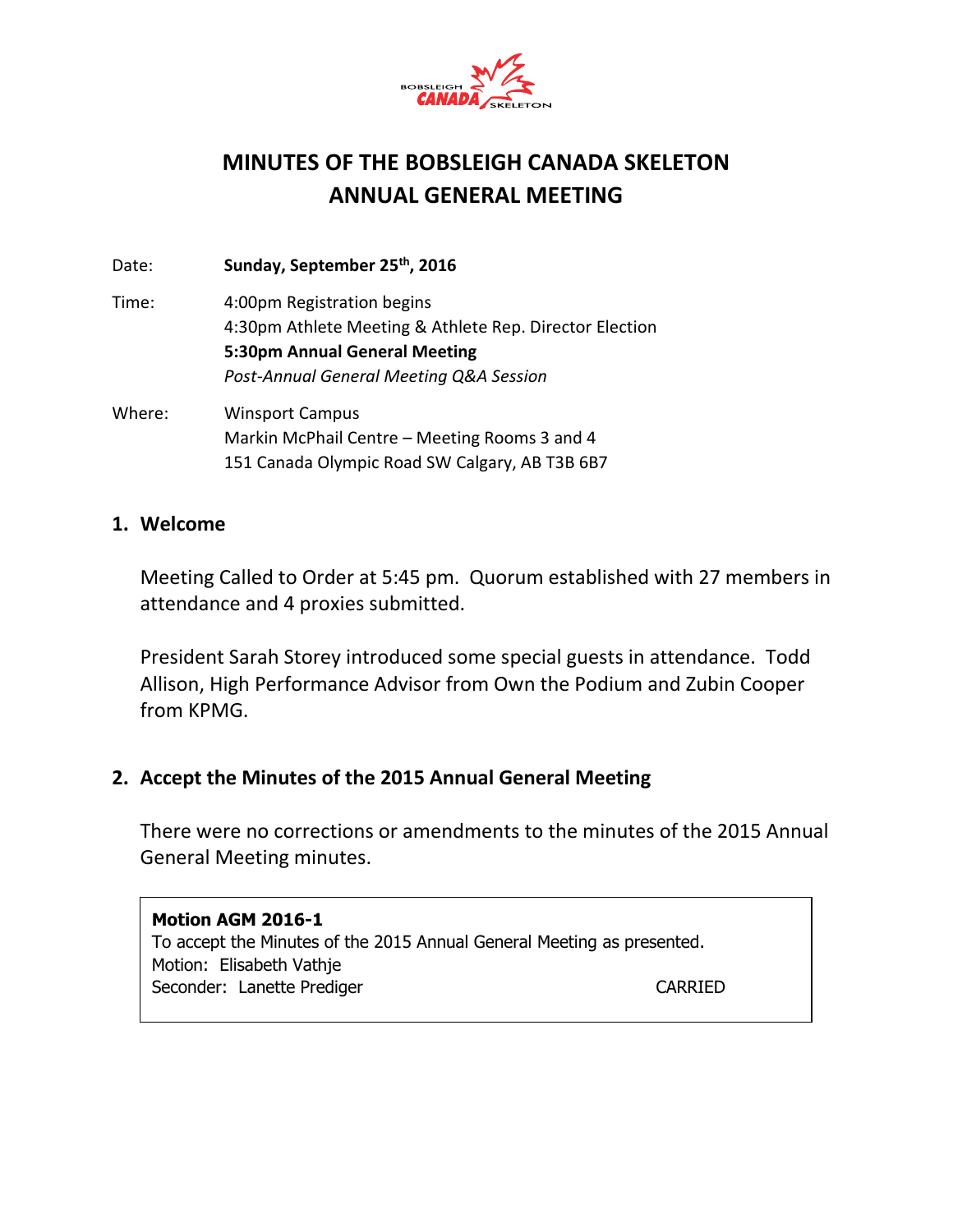

# **3. Receive the Reports of the President and of BCS Operations**

#### President's Report

President Storey reported on the changes to BCS staff and introduced the following new staff and consultants:

# Josh Leins – Finance Manager

JNG Consulting – Jeannie Godfrey & Nicolle Gomes De Souza – Sponsorship Cindy Nield – Events and Administration Consultant Nicole Zirnhelt – Event Manager in Whistler

Areas of Focus – 16 months to the Games

- Skeleton Coaching Capacity will be receiving support from Latvia again this year
- Bobsleigh competitive equipment have secured great equipment and services of Marc Vandenberg as a mechanic. Huge piece that has been missing.
- Military cohesion military came to Whistler, athletes went to Wainwright, other areas of focus – starting in the spring - expanded relationship to focus on areas of recruiting and medical field to use at events
- Sponsorship Jeannie Godfrey and Nicolle Gomez De Souza have been engaged for the last 10 months – they have done extensive research, applied for grants and produced sponsorship proposals. Results to date: Long-Term Partnership with Karbon for team gear is worth \$150,000 per year. Driving Force sponsorship - providing all our North American vehicle rentals for our programs and events - 2 year deal - \$55,000. Supplier spot for World Cup is sold - one year deal. Fairmont Whistler deal for Whistler events - rate for officials and friends & family for BCS athletes. Conceptum Logistics 4 year deal - rates in CDN \$. More announcements will be coming in the next weeks.

The president then called for questions about the reports and there were none.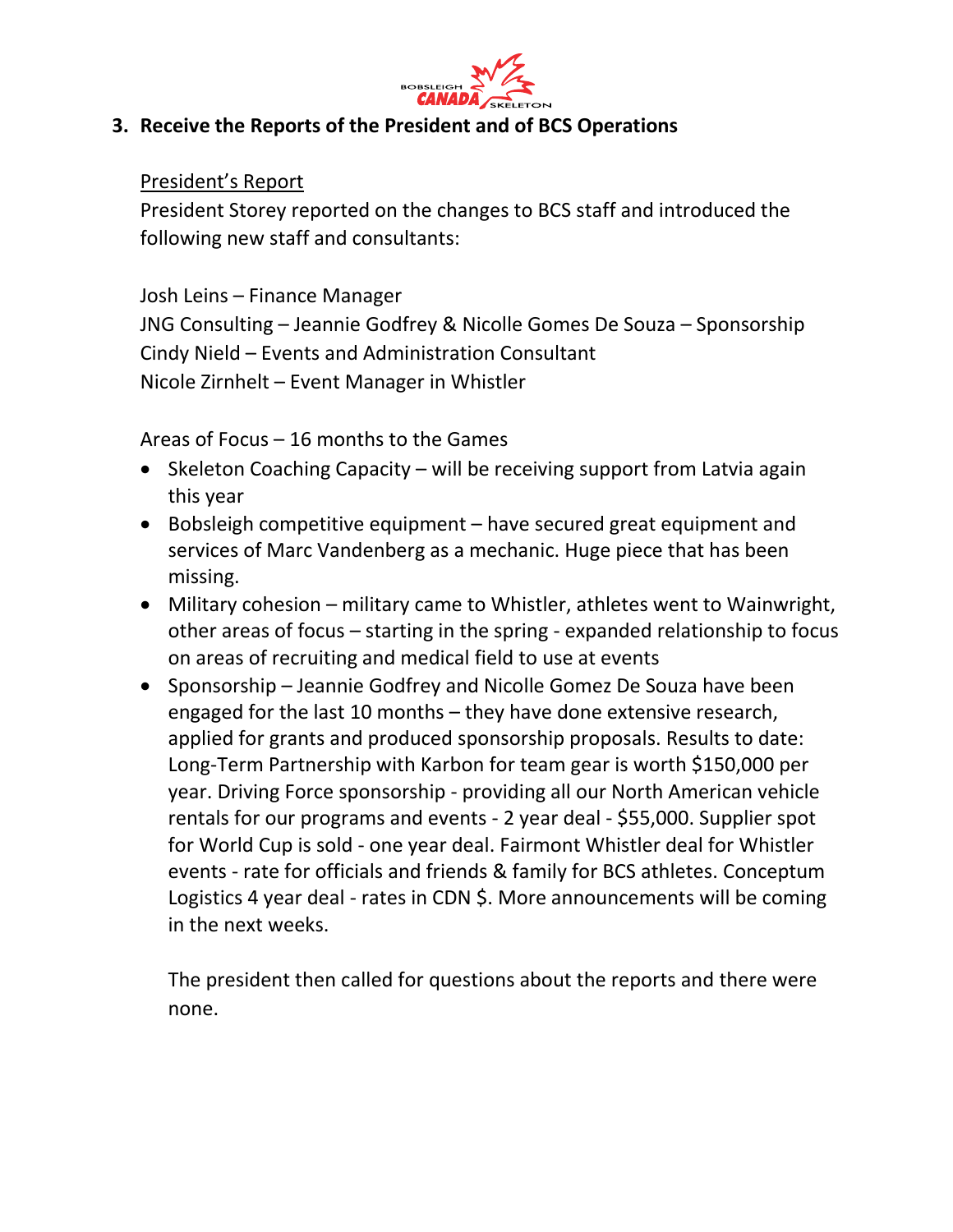

# **4. Receive the report of the Auditors and Financial Statement for the year ending March 31st, 2016**

Alicia Hatt presented the Report from KPMG, the 2015/16 auditors, by highlighting some revenue and expense items to note.

There was discussion on the presented Financial Statements including questions relating to the sources of revenue (events, 2015 Sochi WC prize money), funding for equipment purchases, expenses relating to skeleton programming as well as changes to the NextGen Bobsleigh program. All questions were answered to everyone's satisfaction. Further information to be provided, as follows:

- Josh Leins to send Rita Vathje the current accounts payable and receivables
- Sarah Storey will provide details to Rita Vathje regarding the "Other" category in the financial statements (income).

# **5. Appointment of Auditors**

The board unanimously agreed to recommend that the membership appoint KPMG as the auditors for the 2016/17 fiscal year. They did a thorough and timely review of all documents.

#### **Motion AGM 2016-2**

To approve the recommendation of the board to appoint KPMG as the auditors for the 2016/17 fiscal year. Motion: Justin Kripps Seconder: Alysia Rissling CARRIED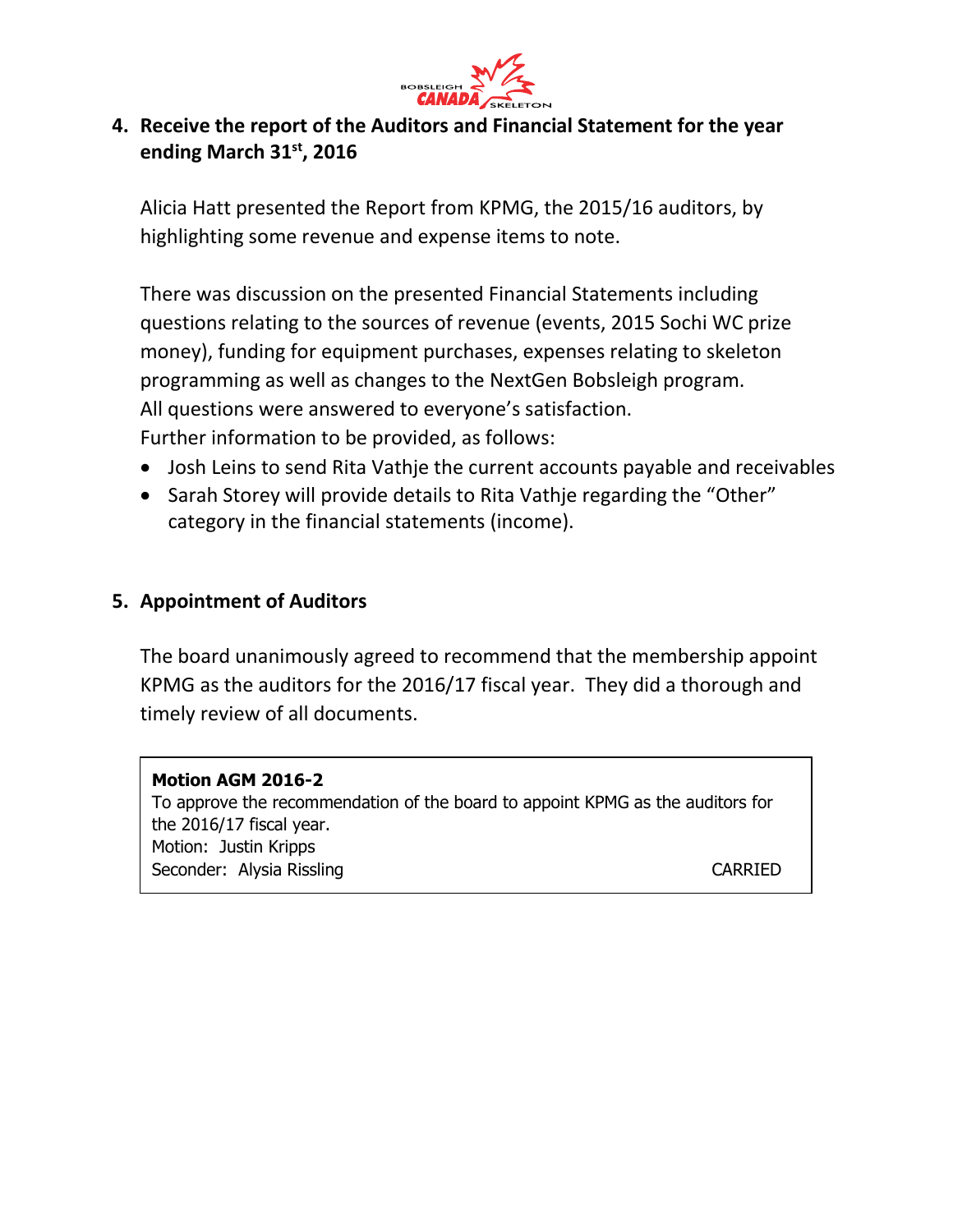

#### **6. Receive the Budget for the 2016-17 financial year**

Sarah Storey presented the 2016/17 annual budget.

There was discussion on the presented Budget. The membership enquired regarding: CSI revenue, sponsorship revenue, nature of the budgeted increased expenses for the 2016/17 season (bobsleigh in particular), depreciation of assets, source of funding for 2016/17 equipment purchases and low spending on administration. All questions were answered to everyone's satisfaction.

#### **7. Honours**

Sarah Storey on behalf of BCS would like to formally thank all those who volunteer to make the running of our sports possible – from officials and event volunteers to your volunteer directors and PSO volunteers.

There are three individuals to be honoured at this time for their contribution to BCS:

Bill France – served as Treasurer for the last 4 years Rusty Livingston – staff for a number of years Tom DelaHunty – staff for a number of years

We have photos for everyone to sign outside the room and we will present these gifts to these three individuals in the coming weeks.

On behalf of BCS athletes, members, staff and the board, please join me in a round of applause acknowledging the important contributions these three have made to our sports.